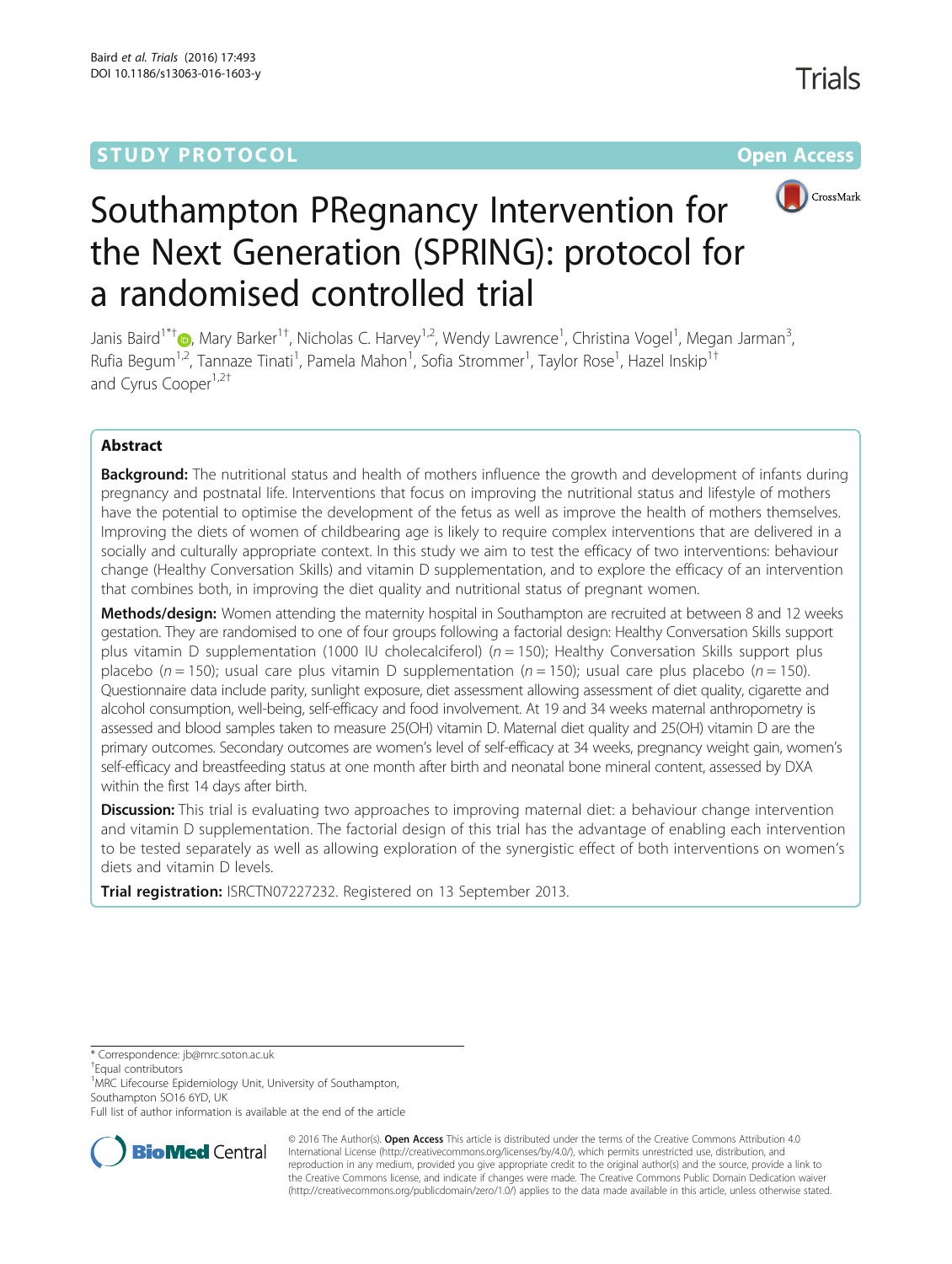#### Background

The nutritional status and health of mothers influence the growth and development of infants during pregnancy and postnatal life [\[1\]](#page-9-0). Growth and development at these stages of the lifecourse will influence the risk of noncommunicable diseases such as cardiovascular disease and obesity in adulthood. Interventions that focus on improving the nutritional status and lifestyle of mothers have the potential to optimise the growth and development of the fetus as well as improve the health of mothers themselves. Studies have shown that maternal nutrition influences child body composition [\[2](#page-9-0), [3\]](#page-9-0). There are two principal approaches to improving the nutritional status of pregnant women: nutritional supplementation (multiple-micronutrient supplementation as well as single vitamin supplements to correct deficiencies) or behaviour change interventions that aim to improve the diet quality of pregnant women [\[4](#page-9-0)]. Improving the diets of women of childbearing age is likely to require complex interventions that are delivered in a socially and culturally appropriate context [[5](#page-9-0)].

Multiple-micronutrient approaches have improved maternal and birth outcomes in studies of pregnant women in developing countries [[6\]](#page-9-0). In Mumbai, India, for example, a food-based multiple-micronutrient supplement started preconceptionally and given throughout pregnancy halved the prevalence of maternal gestational diabetes [\[7](#page-9-0)]. Correction of specific vitamin deficiencies during pregnancy has improved outcomes for pregnant women and their babies in developed and developing country settings [\[8\]](#page-9-0). In a recent UK multi-centre trial of vitamin D supplementation during pregnancy, the Maternal Vitamin D Osteoporosis Study (MAVIDOS), supplementation corrected maternal vitamin D deficiency and optimised infant levels of vitamin D [[9](#page-9-0), [10](#page-9-0)].

Behaviour change approaches during pregnancy have the potential to improve the health behaviours of pregnant women and, whereas nutrient supplementation addresses specific nutrient deficiencies, behaviour change approaches can improve overall diet quality. Most pregnant women want to do their best for their baby, and so pregnancy presents an opportunity to tackle unhealthy lifestyle choices, such as smoking, and to promote healthy ones, such as intention to breastfeed [\[11](#page-9-0)]. Women's confidence or self-efficacy that they can make such changes is an important determinant of whether their health behaviours will improve [[12\]](#page-9-0). Low levels of self-efficacy are a barrier to healthful eating among women from disadvantaged backgrounds [[13\]](#page-9-0), and many studies have demonstrated a relationship between higher levels of self-efficacy and better dietary behaviours [\[14](#page-9-0)]. Reviews of evidence have provided useful insights into the features of behaviour change interventions associated with effectiveness in women of childbearing age and disadvantaged groups: providing information on risks and benefits of health behaviours combined with goal setting and continued support after the initial intervention were more likely to lead to behaviour change [[15](#page-9-0), [16](#page-9-0)].

The evidence points to the need for empowerment approaches that work by improving the self-efficacy of participants. We applied such an approach to an intervention which aimed to improve the health behaviour of women from disadvantaged backgrounds, a group in which there is an established link between low selfefficacy and poor quality diet [[13](#page-9-0), [17\]](#page-9-0). The intervention, the Southampton Initiative for Health (SIH), aimed to improve the diets of women from disadvantaged backgrounds. The intervention involved training Sure Start Children's Centre staff, who work with women and children from disadvantaged families, in skills to support behaviour change [\[18](#page-9-0)]. The training led to changes in the way the staff interacted with women and, one year after training, staff in the intervention area were still using these skills and were using them significantly more than staff in the control area [\[19\]](#page-9-0). Evaluation showed that the intervention had a protective effect on the sense of control and self-efficacy of women who came into contact with trained staff, intermediate factors on the causal pathway between exposure to the intervention and change in diet and physical activity, though an influence on diet was not observed [\[20](#page-9-0)]. These findings suggested that the intervention has the potential to improve health behaviours in settings that offer women greater and more frequent exposure to trained staff. Pregnancy and childbirth offer such a setting.

Evidence from two recent UK trials supports the potential of behaviour change interventions during pregnancy to improve the healthfulness of women's diets. In the UPBEAT and LIMIT trials, women received regular support from health care workers throughout their pregnancies. In LIMIT, the intervention was informed by stage theories of health decision making and comprised advice on behavioural strategies for healthful eating and increased physical activity that was delivered by a research dietician and trained research assistants. Women were encouraged to set diet and exercise goals and to self-monitor their progress towards these goals [[21](#page-9-0)]. In UPBEAT, the intervention was informed by social cognitive theory. Health trainers delivered eight weekly sessions in which women received advice on improving diet and physical activity through a range of strategies, including identification of barriers to change, setting of SMART goals and self-monitoring [\[22](#page-9-0)]. These behaviour change interventions led to improvements in diet, although they did not improve the primary outcomes of gestational diabetes and babies born large for gestational age [\[21, 22\]](#page-9-0). Importantly, both interventions adopted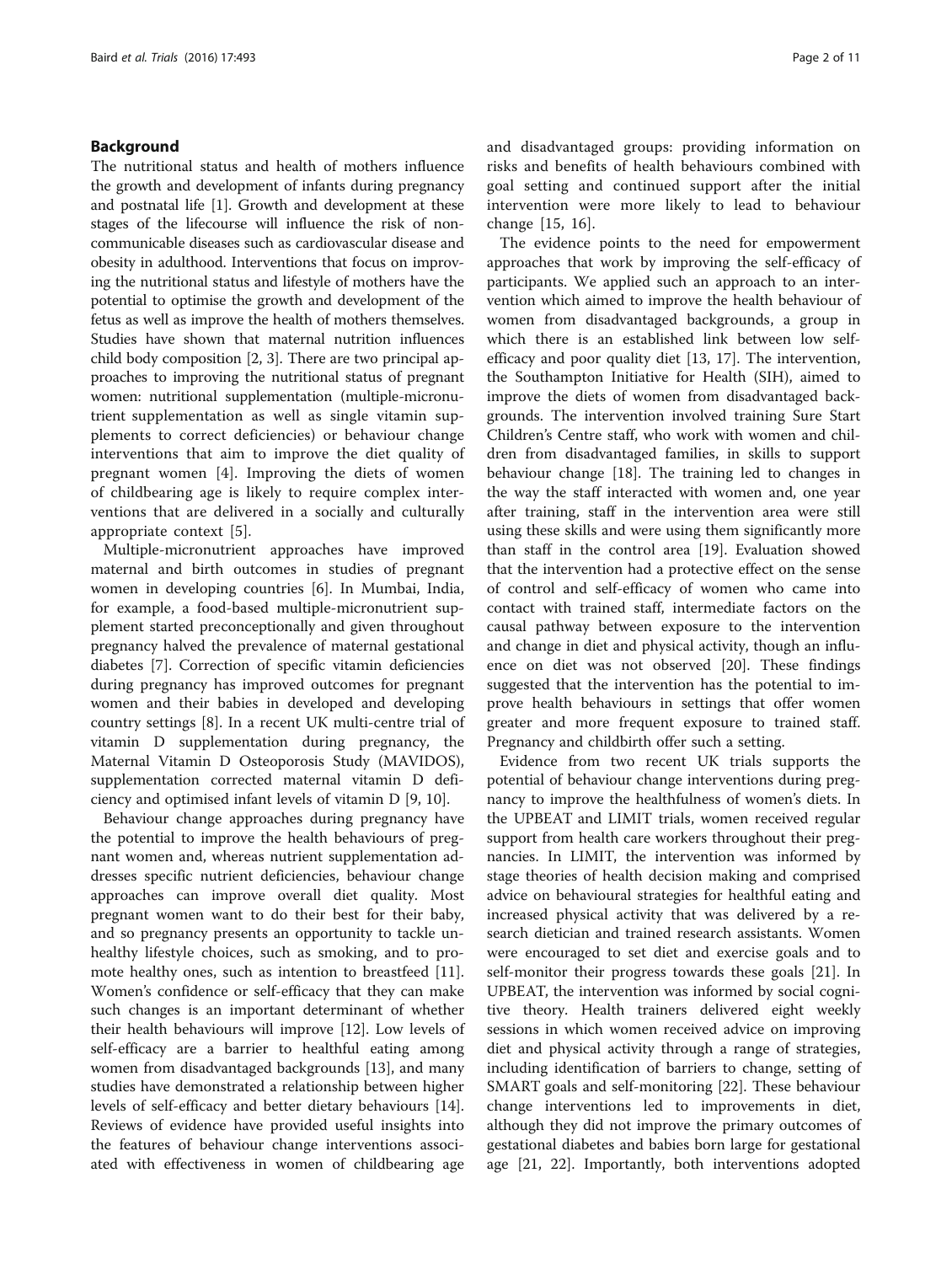empowerment approaches, suggesting that such an approach is likely to be successful in bringing about behaviour change.

Given that both supplementation and behaviour change intervention approaches have led to improvements in the diets of pregnant women, it is possible that interventions that combine both approaches might have a greater impact on diet than when each is delivered on its own. Evidence of the importance of self-efficacy as a predictor of women's diets indicates that interventions that are effective in improving maternal diet will need to take account of women's social circumstances and the barriers to healthy eating that they experience in their daily lives. This suggests that complex multi-component interventions will be required to bring about the sort of changes in women's diets that are important for the health of their babies and has led us to assess such a multi-component intervention using a factorial design.

In the Southampton PRegnancy Intervention for the Next Generation (SPRING) trial, we have combined a behaviour change approach with vitamin D supplementation. We believe that this approach to improving health behaviour through enhancement of women's selfefficacy has the potential to address barriers to taking supplements during pregnancy as well as to improve overall dietary quality.

#### Aims

There are three aims of this trial. The first is to assess the efficacy of a behaviour change intervention (Healthy Conversation Skills) in improving the diet quality of pregnant women. The second is to assess the efficacy of oral daily vitamin D supplementation in improving the vitamin D status of pregnant women. The third is to explore the efficacy of an intervention combining vitamin D supplementation and behaviour change support in improving the diet quality and nutritional status of pregnant women.

#### Study design

The study is a randomised controlled trial that uses a two-by-two factorial design. The two interventions being tested are exposure to nurses trained in skills to support behaviour change (Healthy Conversation Skills) and daily oral vitamin D supplementation (1000 IU cholecalciferol daily). The women taking part in the study and the research nurses delivering the intervention are blind to the vitamin D intervention, so this part of the trial is double blind. However, the same is not possible for the behaviour change intervention. There are four groups of study participants:

• Healthy Conversation Skills support plus vitamin D supplementation

- 
- Healthy Conversation Skills support plus placebo
- Usual care plus vitamin D supplementation
- Usual care plus placebo.

#### Primary outcomes

Given the factorial design of the trial, there are two primary outcomes:

- Maternal circulating plasma 25(OH) vitamin D concentration at 34 weeks
- Maternal diet quality at 34 weeks gestation assessed with a 20-item food frequency questionnaire [\[23](#page-9-0)]

#### Secondary outcomes

The secondary outcomes are:

- Women's level of self-efficacy at 34 weeks, assessed with the General Self-Efficacy scale [[24](#page-9-0)]
- Pregnancy weight gain assessed by gain in weight between recruitment and 34 weeks gestation
- Maternal diet quality one month after birth
- Breastfeeding status one month after birth (yes/no)
- Neonatal whole body bone mineral content (BMC), lean and fat mass within 2 weeks after birth assessed by dual-energy X-ray absorptiometry (DXA).

#### Methods/design

The trial procedures are summarised in Fig. [1](#page-3-0).

#### Study setting

The setting for the trial is the Princess Anne Maternity Hospital, Southampton, UK. Southampton is a relatively deprived city on the south coast of England and is among the 25 % most deprived local authorities within the UK based on the Index of Multiple Deprivation. Princess Anne Hospital is the setting for the majority of births within the city and provides maternity care for 5000 women each year.

#### Recruitment at 8–12 weeks

Women are recruited to the study in early pregnancy, and by around 12 weeks if possible, using an approach that has been successful in the MAVIDOS trial of vitamin D supplementation during pregnancy [\[9](#page-9-0)]. Posters in general practitioner (GP) surgeries and in the maternity hospital waiting area publicise the study. Each woman booked for her antenatal care at Princess Anne Hospital is sent an information leaflet outlining the study along with the routine letter she receives inviting her to her nuchal translucency or early dating scan. Research nurses approach women who are attending the Princess Anne Hospital for their nuchal translucency or dating scan between 8 and 12 weeks gestation and invite them to discuss the study, having first checked whether they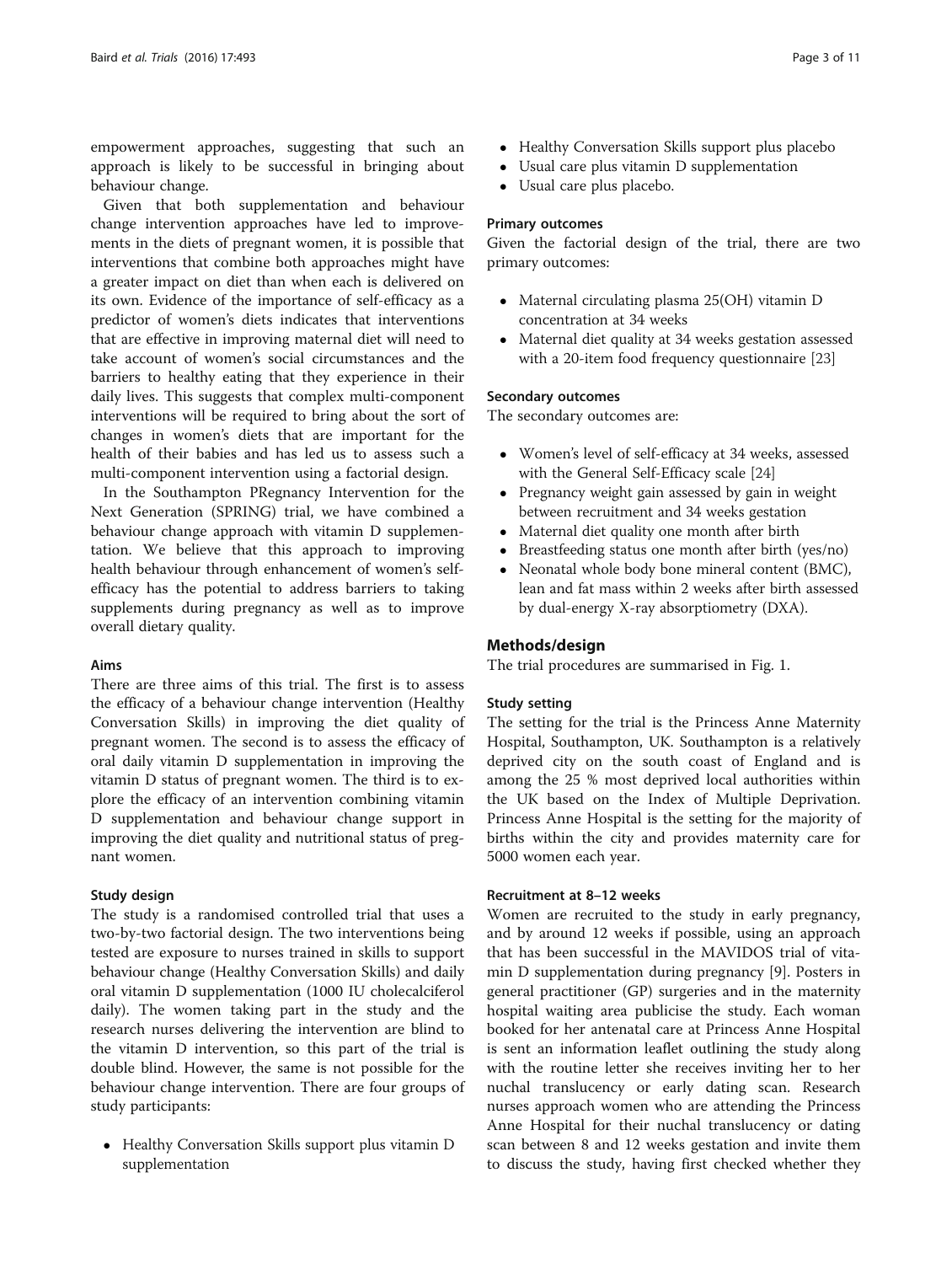have read the SPRING information leaflet. If women agree to take part, then the nurses check their eligibility for the study and take them through the consent process. An interpreter can be involved if required.

Women who decline to take part in the study are given an information sheet explaining that we are running a sub-study about why women do not take part in research. They are asked whether they would be willing to complete a one-page questionnaire giving details about their age, educational attainment and number of children, and to indicate the reasons why they declined to take part in the study. It is made clear to women that they are under no obligation to complete the questionnaire. They are also asked whether they would be willing to take part in a 30 minute interview with a researcher to further explore their reasons for declining.

#### Healthy Conversation Skills support

Healthy Conversation Skills training is underpinned by Bandura's social cognitive model, which proposes individual self-efficacy as central to the process of the adoption and maintenance of positive health behaviours. Higher self-efficacy is strongly associated with more healthful behaviours [\[25](#page-9-0)]. The training aims to enhance health and social care practitioners' self-efficacy to address a range of lifestyle issues and support patients

<span id="page-3-0"></span>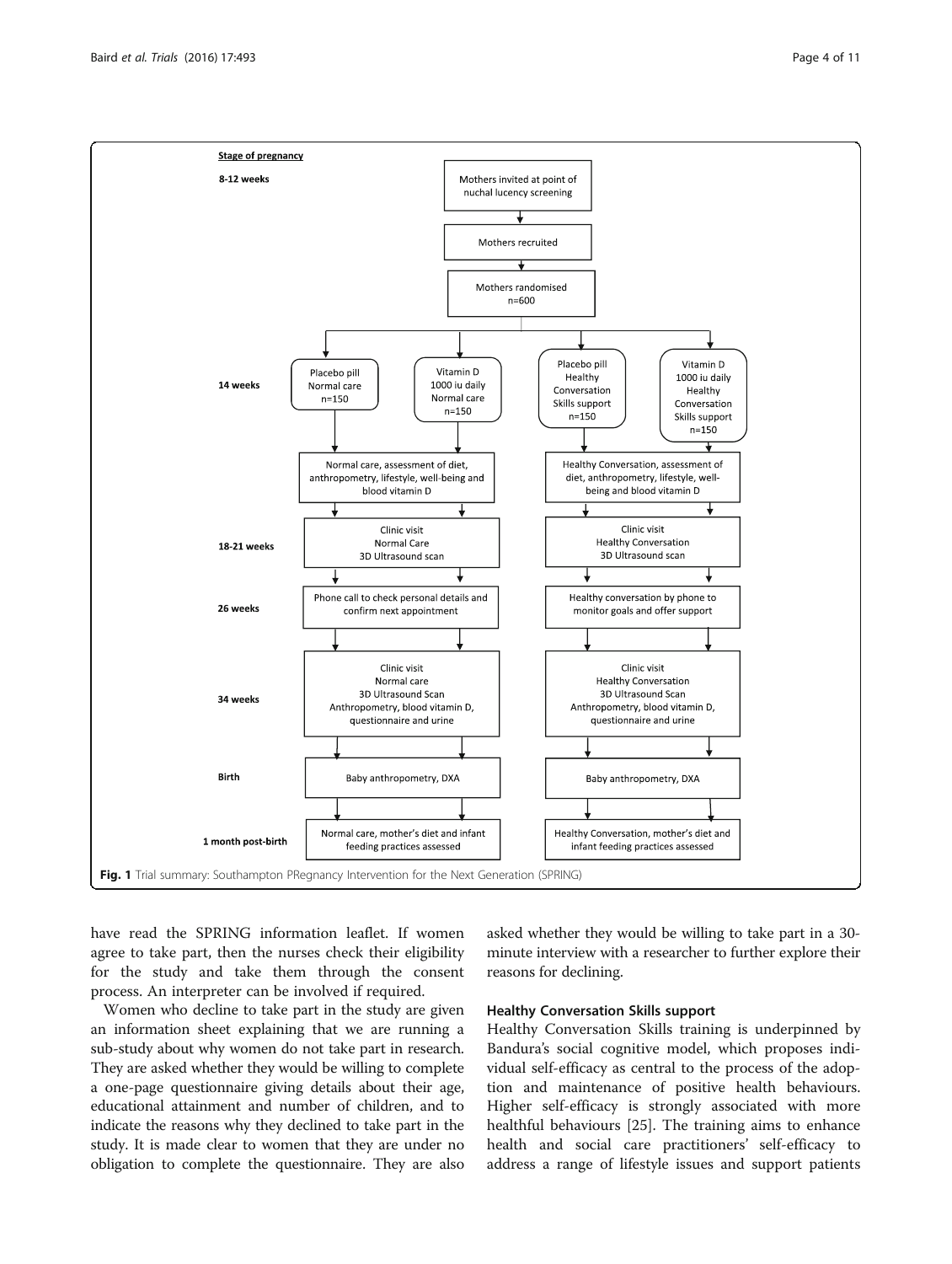and clients to change. Empowering individuals to identify solutions and take first steps towards their goals provides mastery experiences which Bandura proposes is one mechanism for raising self-efficacy.

Healthy Conversation Skills support is delivered by trained research nurses. The trial has a team of six parttime research nurses: three who have contact with women in the intervention group and three who have contact with women in the control group. Intervention nurses receive training in Healthy Conversation Skills. These are skills that support behaviour change, thus enabling practitioners to empower women to change their own health behaviours. The training promotes the development of practitioner skills in reflecting, listening and asking 'open discovery questions': those that generally begin with 'what' or 'how'. These questions, when used in conversation, allow a client to explore an issue, identify barriers, generate solutions and set goals. Skills in Specific, Measurable, Action-oriented, Realistic, Timed, Evaluated, Reviewed (SMARTER) goal setting are also developed during the training to enable practitioners and clients to review progress towards meeting goals at each successive meeting. As such, Healthy Conversation Skills training has been developed to incorporate the use of a range of behaviour change techniques (BCTs) [[26](#page-9-0)]. These are used throughout the training sessions, and trainees are introduced to many of them explicitly in some of the training activities. The training programme is described in more detail in Table 1. Control group nurses are trained in study procedures but do not have any specific training in skills to support behaviour change and so do not use open discovery questions or support women to set goals.

Once HCS nurses are trained, they are supported to embed the skills rapidly into their practice. Ongoing support is provided by the HCS trainers, who are members of the research team, during regular meetings. Every interaction between nurses and participants is recorded in a Case Report Form, and a sample of appointments for each nurse are audio-recorded and assessed in detail as part of the process evaluation. This approach will allow us to capture variations between nurses.

The objective of having a Healthy Conversation is to explore the woman's world and support her to identify issues, solutions and goals. She is therefore supported by the trained research nurses to review these topics at each visit. Progress with any previously set goals is explored, and if women wish to change or set new/additional goals, this is entirely acceptable and is recorded by the nurses. A Case Report Form is completed for every participant by each nurse at each visit to record all goals set and the women's experiences in working towards and achieving these goals, as well as any barriers and unsuccessful attempts to change. The women can set as many or as few goals as they wish.

#### Table 1 Healthy Conversation Skills (HCS) training description

Communication is enhanced through practitioners developing the skill of asking open-ended questions, known as Open Discovery Questions: those that generally begin with 'how' and 'what'. Such Healthy Conversations allow a patient or client to explore an issue, identify barriers and generate solutions that can be reviewed with the practitioner. Training aims to increase self-efficacy and a sense of control of both practitioners and their patients and clients.

The five core skills are:

- 1. To be able to identify and create opportunities to hold Healthy Conversations
- 2. To use Open Discovery Questions to support someone to explore issues, barriers and priorities; problem-solve; generate solutions; and set goals for change
- 3. To reflect on practice and conversations
- 4. To spend more time listening than giving information or making suggestions
- 5. To support someone to make a SMARTER (Specific, Measurable, Action-oriented, Realistic, Timed, Evaluated, Reviewed) plan.

Healthy Conversation Skills training generally consists of two 3–4 hour group sessions over a week or so to allow time for practising and reflecting on skills between sessions. Training is delivered by an HCS trainer experienced in group work and behaviour change to a group of about 8 to 15 trainees. This can be followed by a period of ongoing support, which might include a phone call or face-to-face visit from one of the trainers to find out how skills are being implemented in practice. The phone call and visit allow trainees to reflect on the training, how they have implemented new skills, any barriers to their implementation and plans for continued or increased use, including embedding self and peer reflection as part of normal practice. Both follow-up activities are also opportunities to collect evaluation data to assess the effectiveness of the training in changing staff practice, using customised tools developed by the HCS team.

During the trial, the group of women randomised to receive the behaviour change intervention will meet with a nurse trained in Healthy Conversation Skills on four occasions during pregnancy and once after birth. The control group will have the same number of contacts.

#### Vitamin D supplementation

Vitamin D supplementation consists of a daily oral supplement of 1000 IU cholecalciferol. Each woman receives a single box of blister-packed capsules of vitamin D or placebo to last for the duration of her pregnancy. Each pack is individually prescribed for each participant. The trial's pharmacist allocates a pack to that prescription, documenting both the pack number and the SPRING participant's unique ID number. These are checked again by the research nurse, who collects them from pharmacy ready to issue to participants at the 14 week visit, and documented in the participant's notes. The medication comes with a tear-off adhesive label which is placed in the notes as an added safeguard against error in pack allocation. A sticker is applied to the obstetric notes of women taking part in the trial in order to alert clinicians to their enrolment. An information sheet and copy of the consent form are filed in each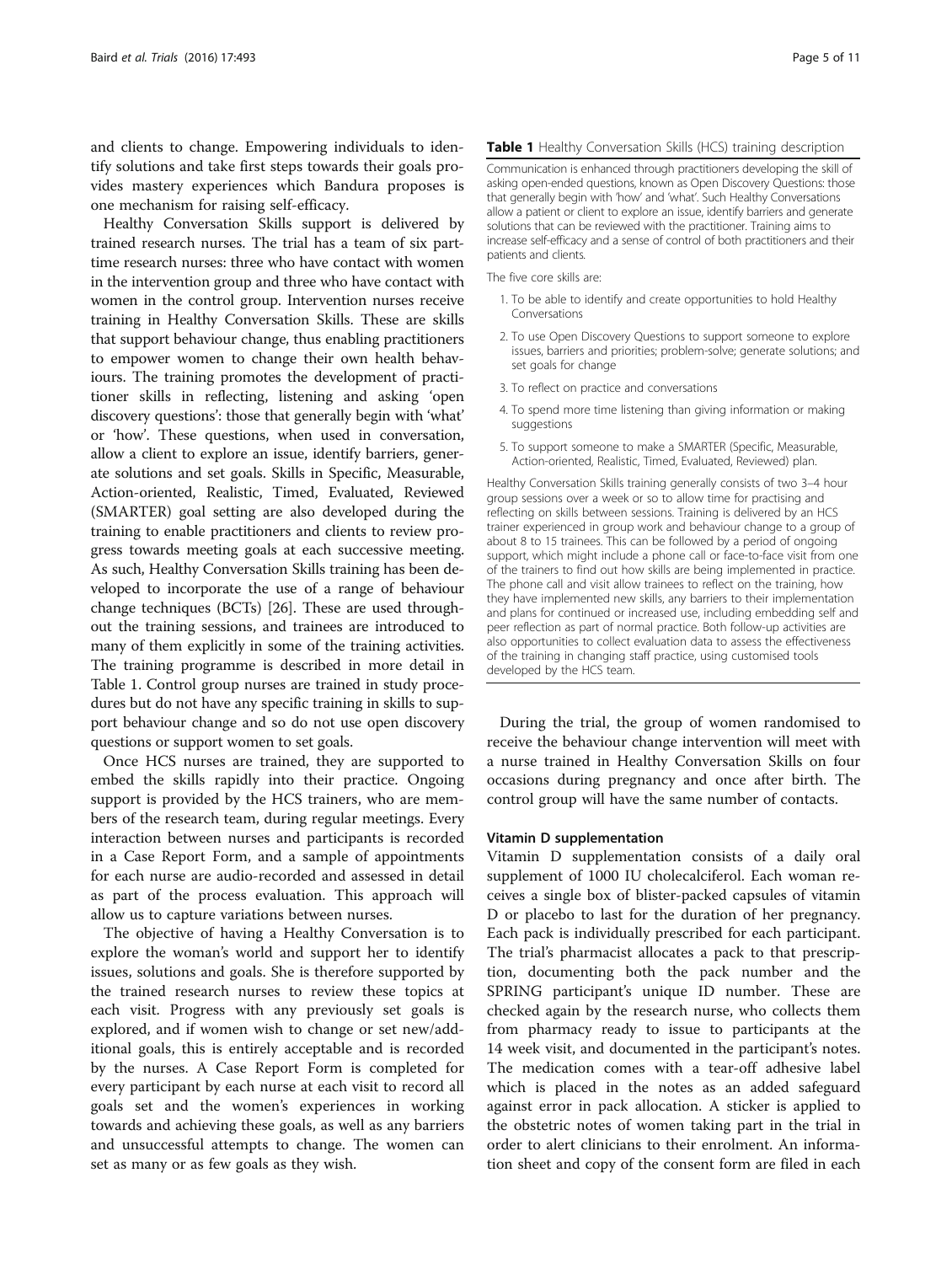woman's notes. The mother (with a copy to the father) is given contact details for the study co-ordinator and research nurse and asked to inform them immediately when labour begins.

The Investigational Medicinal Product (IMP) and matched placebo are manufactured by Sharp Clinical Services (UK) Ltd, Crickhowell, Powys, Wales NP8 1DF, UK. The manufacturer has no role in the trial other than supply of the randomised IMP. As with the MAVIDOS trial, the IMP capsules contain 1000 international units (IU) of cholecalciferol (vitamin D3, supplied by Merck KGaA, Darmstadt, Germany, who also had no other role in the trial), with excipients matched to the placebo capsule [\[9](#page-9-0)]. Study medication (active/placebo) is supplied to the local pharmacy pre-randomised 1:1 by the manufacturer, using a computer system, and sequentially numbered for storage and dispensing. Code-break envelopes are supplied to the lead pharmacist but are not available to the investigative team. Emergency code-break access is available through the principal investigator and on-call pharmacist.

#### Randomisation

Consistent with the trial's factorial design, women are randomised to receive Healthy Conversation Skills support or to usual care and to receive a vitamin D supplement or a matched placebo. The impartial trial data manager uses block randomisation to allocate participants to receive support from a practitioner trained in Healthy Conversation Skills, or to usual care. Blocks of 4 are used, each with two 0's and two 1's. This ensures that for each 4 participants randomised there will be equal distribution of intervention and control participants. While is it not possible to blind staff to the allocation of Healthy Conversation Skills, the women themselves will not be told what the intervention entails and so will be blind to the intervention they are receiving. The IMP is pre-randomised by the manufacturer using a computer system. The women are blind to their vitamin D allocation, as are the research team.

#### Early pregnancy

At around 14 weeks gestation women attend the research clinic at Princess Anne Hospital. The timing of this appointment can be later if they are not recruited by 14 weeks. During the appointment, an interviewer-led questionnaire is administered to gather information on parity, baseline demographic features, diet, smoking, alcohol intake, exercise, sunlight exposure, general health, medication, psychological health and wellbeing, selfefficacy and food involvement. Diet is assessed using a 20-item food frequency questionnaire (FFQ) which was developed from a larger FFQ [\[23](#page-9-0)]. Data from the FFQ are used to produce a standardised score (with mean 0 and standard deviation 1.0). This score has been named the 'prudent diet score'. The 20-item FFQ gives closely comparable scores to the full FFQ and can be used in settings where administration of a longer FFQ is not feasible.

For women in the Healthy Conversation Skills intervention group, this appointment also presents an opportunity for the first Healthy Conversation with a trained research nurse. Women are asked about their lifestyle and health behaviours and what they would like to do to ensure they have healthy pregnancies and healthy babies, and to set some goals for achieving this. Details of the conversations and goals are recorded in a Case Report Form and revisited at future appointments.

Women's height, weight, skinfold thickness (triceps, biceps, subscapular and suprailiac) and grip strength are measured. Venous blood samples are taken and stored with the aim of measuring biomarkers of quality of diet, including beta carotene and vitamin D. With participants' consent, blood pellets are stored to allow future DNA analysis.

#### 18–21 weeks gestation

Women attend at 18–21 weeks for a National Health Service (NHS) fetal anomaly scan and an additional high-resolution 3D ultrasound scan to obtain detailed measurements of their pregnancies. These scans are performed by the SPRING study sonographer. If any abnormalities are identified, women are referred to their local fetal medicine department for further management and might be excluded from this trial if the diagnosis would make it difficult for them to continue either with the IMP or the study procedures. The findings of any abnormal scans will be recorded as adverse events and thus might inform potential new hypotheses regarding the action of vitamin D in pregnancy. A pill count is performed to assess compliance with the study.

During the 18–21 weeks visit, and after the scan, the intervention research nurses hold a second Healthy Conversation with women in the Healthy Conversation Skills intervention groups to discuss their pregnancies, explore progress towards any goals they set at the 14 week visit and to set new ones if need be. Details of conversations are recorded on the Case Report Form. This forms part of the implementation component of process evaluation. Control research nurses give control group women an information sheet and confirm the timing of the 26 week phone call.

#### 26 weeks gestation

At 26 weeks gestation, all women taking part in the trial receive a phone call from the research nurses. Healthy Conversation Skills intervention women are phoned by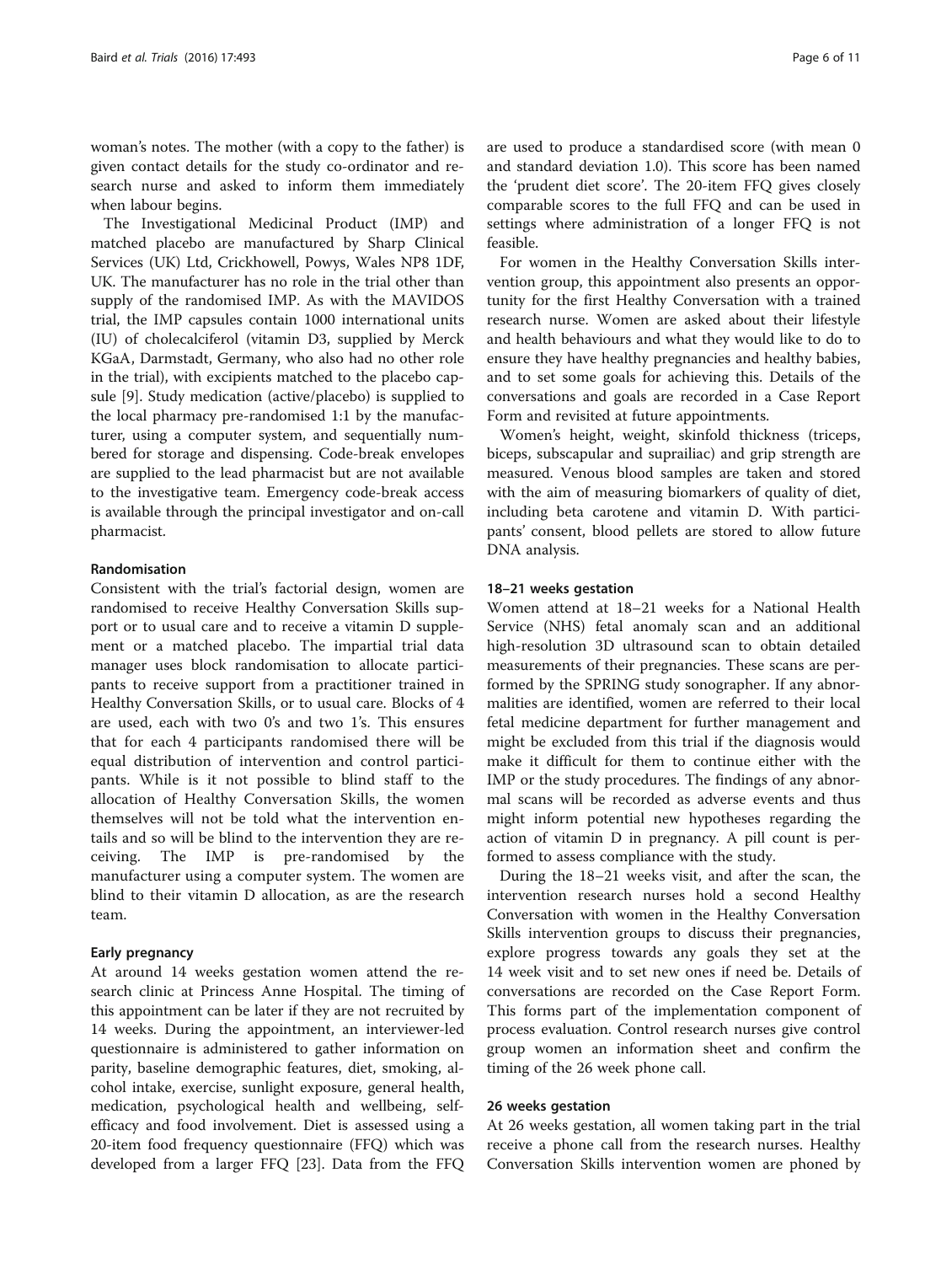intervention nurses who hold a Healthy Conversation with them and explore progress towards their goals. Women in the normal care control group receive calls from control group nurses. The call is used to check personal details and confirm the time of their next appointment. All calls, to both intervention and control women, are audio-recorded to inform the evaluation of intervention implementation.

#### 34 weeks gestation

Women attend the research clinic at 34 weeks gestation for a repeat growth and 3D ultrasound scan, questionnaire and blood tests. Those in the Healthy Conversation Skills intervention group have a Healthy Conversation with an intervention research nurse to monitor their goals and offer support. Women in the control group have contact with control group nurses and receive standard antenatal care. Questionnaires administered at this visit assess intake of foods and supplements containing vitamin D, smoking, alcohol, exercise, medications, health, well-being and selfefficacy. Venous blood samples taken at this visit are used to measure 25(OH) vitamin D, calcium, alkaline phosphatase, albumin and dietary biomarkers such as beta carotene and vitamin C. Any woman found to be hypercalcaemic (serum calcium >2.75 mmol/l) is followed up and managed appropriately. Compliance with the study medication is assessed by pill count. Mothers are given an information sheet about the neonatal DXA scan at this visit.

#### Admission to hospital for labour

The study co-ordinator/research nurse is informed of any women entering labour by the NHS midwives or by the women themselves or their partners. The attending midwives collect venous umbilical cord blood (including samples for genetic analyses) and placental and umbilical cord tissue samples at delivery. The tissue samples will allow exploration of the effect of vitamin D supplementation on calcium transport across the placenta. After ensuring the infant's hips have been assessed by a paediatrician to exclude congenital hip dislocation, a research nurse measures the baby's length, weight, skinfolds and abdominal circumference, and arranges an appropriate time for the baby to undergo bone density assessment by DXA.

#### Neonatal DXA

Infants receive DXA scans within the first 2 weeks after delivery. The reliability of DXA measurements in neonates has been demonstrated in the Southampton Women's Survey [[2\]](#page-9-0). The baby is pacified, fed, fully undressed and then swaddled in a towel before being placed on the densitometer (Hologic Discovery

instrument using paediatric software (Hologic Inc., Bedford, MA, USA)). The scanner is calibrated against a spine phantom every day together with daily quality assurance and step-wedge calibration, performed as per manufacturer's instructions (Hologic Inc., Bedford, MA, USA). If possible, the baby is scanned while still an inpatient. If this is not possible, the mother and baby return for assessment within 14 days of birth. Whole body and lumbar spine bone area, bone mineral content and bone mineral density are measured. The infant DXA assessments are associated with a low dose of radiation exposure, roughly equivalent to 2 days of background radiation in Cornwall (UK) and 7 days in other parts of the UK.

#### One month after birth

Mothers and their babies are visited at home by an intervention or control nurse, depending on their allocation to Healthy Conversation Skills. Questionnaires are administered repeating the questions used at 34 weeks but also asking questions about infant feeding in order to establish whether breastfeeding has been initiated and is maintained. Mothers in the Healthy Conversation Skills intervention group also have a Healthy Conversation with a research nurse during which the mother's goals for herself and her baby are reviewed. As before, the content of the conversation is recorded. All mothers are asked whether they consent to be contacted in the future if the study receives funding for a follow-up during childhood.

#### Inclusion and exclusion criteria Inclusion criteria

The inclusion criteria are as follows:

- Less than 17 weeks gestation at recruitment based on last menstrual period (LMP)
- Aged over 18 years
- Singleton pregnancy
- Aiming to give birth at local maternity (Princess Anne) hospital.

#### Exclusion criteria

The exclusion criteria are as follows:

- Known metabolic disease or chronic disease associated with bone metabolism
- Current medication likely to interfere with intrauterine growth
- Inability to give informed consent
- History of renal stores, hyperparathyroidism or hypercalciuria
- A diagnosis of cancer in the last 10 years
- $\bullet$  Serum calcium > 2.75 mmol/l.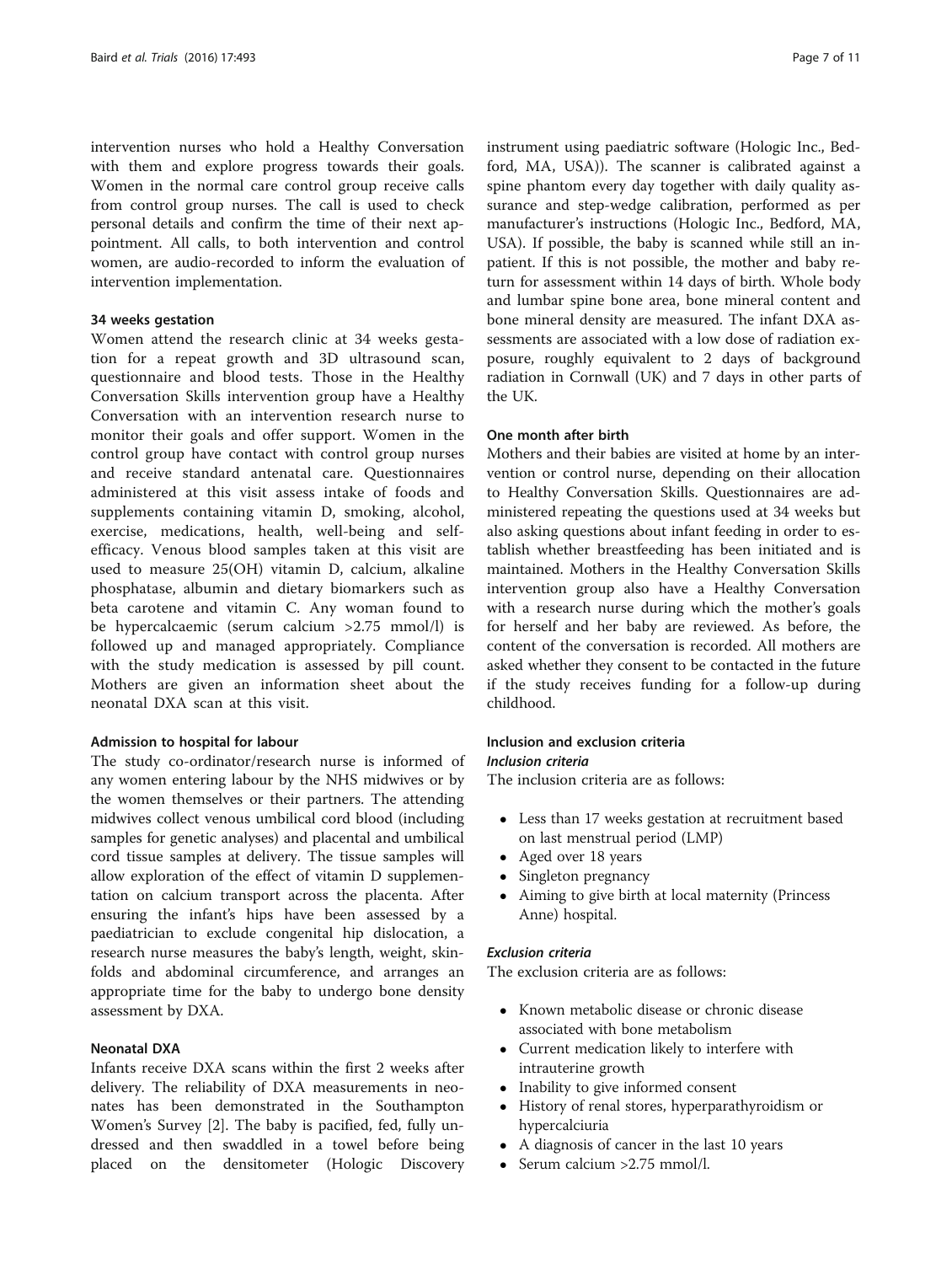#### Timing of pregnancy

Many women do not know the exact timing of conception. Thus, gestation based on the timing of a woman's last menstrual period (LMP) and that based on ultrasound scan often differ. Therefore, women coming for their dating scan between 8 and 12 weeks might find they are actually a few weeks earlier or later in their gestation than they thought. All assessments will be performed as closely as possible to the gestational timing outlined in the protocol. Where this is not possible, the following limits will be observed:

- Women with gestations between 8 and 17 weeks can be included in the trial
- Dating scans take place between 8 and 12 weeks
- Nuchal translucency scans cannot be performed before 11 weeks, and so women with pregnancies of earlier gestation might be asked to return at 11 or 12 weeks
- Early pregnancy visits will be performed as closely as possible to that time but will be acceptable until the anomaly scan at 18–21 weeks
- The anomaly scan is performed between 18 and 21 weeks
- The 34 week scan will be performed between 33 and 36 weeks but, if delayed, can be performed up to delivery

#### Sample size and power calculation

Our power calculation uses an alpha of 0.025 taking into account the two primary outcomes of maternal vitamin D and maternal diet quality. With 150 participants in each arm of the trial (equivalent to 300 participants per arm in each comparison between HCS and routine care and between vitamin D and placebo) there is 80 % power at an alpha of 0.025 to detect a 0.25 standard deviation difference in both diet quality score and vitamin D (approximately 3 nmol/l 25(OH)) between groups. Allowing for a 20 % drop-out rate, we aim to recruit 188 women to each arm of the four arms of the trial in order to achieve 150 women in each arm. Pilot data suggest that around 40 % of women who are approached will agree to participate in the study, and so initial invitations will be issued to 1250 women. Experience in the MAVI-DOS trial indicates that women will be recruited at a rate of 5–8 per week, suggesting that recruitment will take up to 3 years.

#### Statistical analyses

We will perform a complete case analysis for each outcome using  $t$  tests to compare the two primary outcomes between the relevant intervention arms. Multiple linear regression will be used to adjust for any differences identified at baseline. Similar analyses will be conducted for the secondary outcomes. The neonatal bone and body composition analyses will include stratification by season of birth in light of recent findings from the MAVIDOS trial [[10](#page-9-0)]. We will also conduct exploratory analyses of the interaction between HCS and vitamin D on both primary outcomes. For binary outcomes, chi-squared tests or Fisher's exact test for rare outcomes will be used. To adjust for imbalances at baseline, logistic regression will be used, or for rare outcomes, binary regression or Poisson regression with robust variance.

#### Process evaluation

In accordance with Medical Research Council (MRC) guidance, our process evaluation will assess implementation, mechanisms of action and context [[27\]](#page-9-0). It runs throughout the trial. We have involved stakeholders, including maternity and public health practitioners and members of a lay advisory panel, in the development of a logic model which describes the way in which the intervention processes will bring about change in the outcomes. Implementation is being assessed through observation and recording of staff interactions with participants and includes an assessment of Healthy Conversation Skills research nurses' competence in the skills they have been taught and their confidence in the use of these skills. Recruitment and retention of participants will be monitored throughout the trial. Mechanisms of action will be assessed through interviews with women to find out their experiences of taking part in the trial and, in particular, their experiences of contact with nurses trained in Healthy Conversation Skills. We will also examine intermediate outcomes, as we hypothesise that change in diet will be facilitated by improvements in women's self-efficacy. In assessing context, we will aim to identify any factor that might act as a barrier or facilitator to intervention implementation or effects and will carry out detailed mapping of local services and national policy that might influence the delivery and efficacy of the intervention.

#### Ethical considerations

Information sheets are given to participants outlining the procedures that they will undergo, and plain English is used to facilitate participants' understanding of the study. Participants also have opportunities, at each follow-up appointment, to discuss any concerns with study staff. The infant DXA assessments are associated with a low dose of radiation exposure, roughly equivalent to 2 days of background radiation in Cornwall (UK) and 7 days in other parts of the UK including Southampton. The dose of vitamin D supplementation has been chosen to bring women just into the normal range (>50 nmol/l circulating 25-hydroxy vitamin D), to avoid elevating to supranormal levels. This approach is consistent with that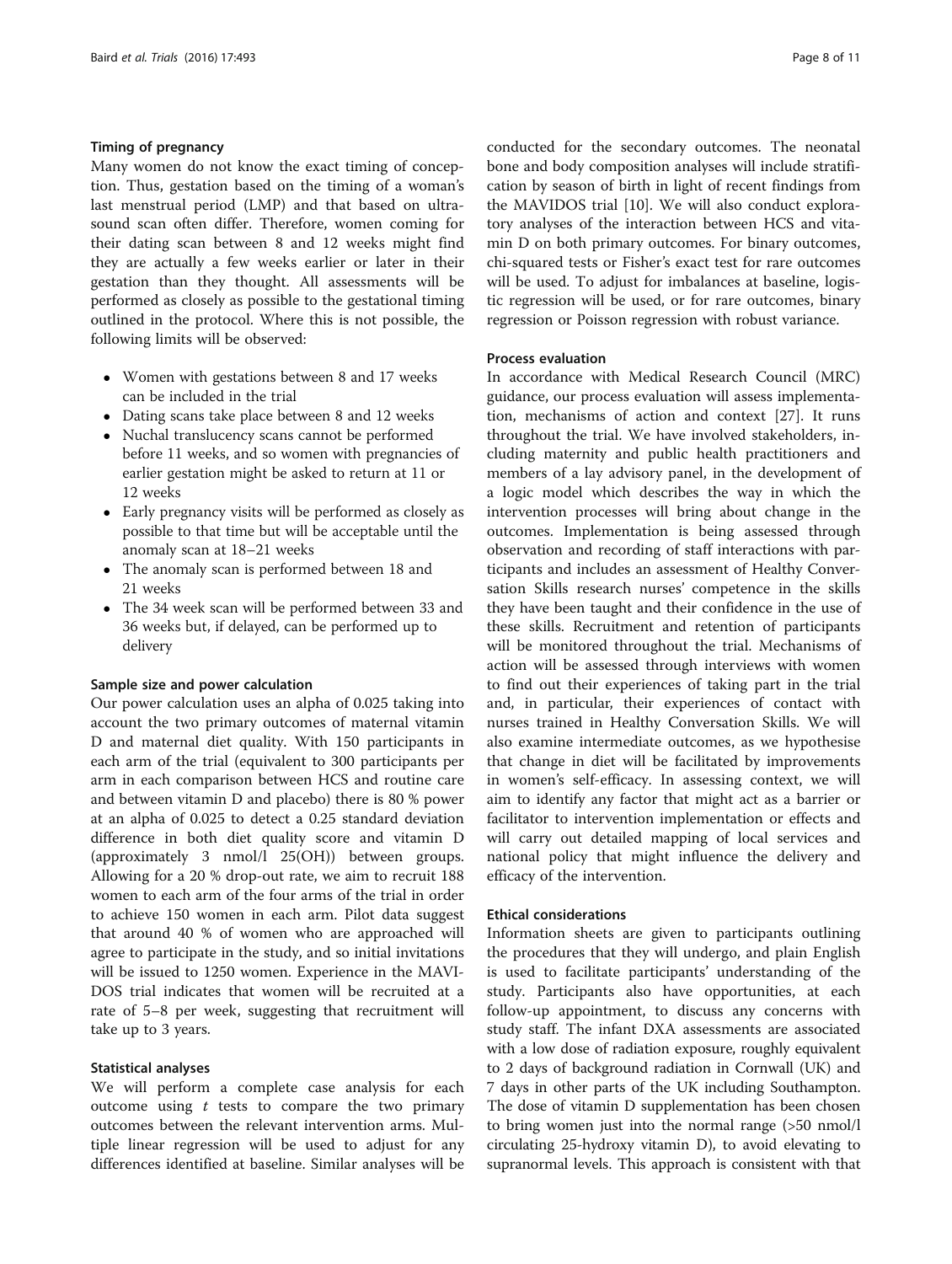taken in the MAVIDOS trial of vitamin D supplementation during pregnancy [[10\]](#page-9-0). Previous observational studies in Southampton have suggested low risk of adverse effects from vitamin D supplementation: data from the Princess Anne Cohort study showed a small excess of atopic asthma in children born to mothers with the highest levels of vitamin D in pregnancy [\[28\]](#page-9-0). However, numbers of children affected were lower than expected from general population prevalence, and the confidence intervals around the association were wide. No associations between atopy in infancy and high levels of maternal vitamin D have been shown in the Southampton Women's Survey, and other studies have suggested neutral or negative associations [\[29](#page-10-0)–[31](#page-10-0)].

Blood and tissue samples will be processed for storage on the day of collection and will be stored in freezers in the MRC Lifecourse Epidemiology Unit, Southampton General Hospital. They will be stored until all analyses are completed. Professor Cyrus Cooper, Director of the Unit and chief investigator for the SPRING trial, will have custodial responsibility, and the samples will be stored in compliance with Human Tissue Authority (HTA) regulations.

There is a potential risk of distress with any interview. Staff will be trained in interviewing techniques and will terminate an interview in the rare event that questions cause participants distress. If a participant should become distressed, she will be reminded of the helpline number and will be referred to support services, a list of which will be available in the research clinic.

### Reporting of adverse events Anticipated adverse events

Some pregnancy-associated complications are expected to arise spontaneously during the study and are not associated with vitamin D supplementation. These include cholestasis of pregnancy, pregnancy-induced hypertension, gestational diabetes, pre-eclampsia, eclampsia, premature labour or delivery, instrumental delivery, Caesarean section, miscarriage or stillbirth.

#### Adverse drug reactions and adverse drug events

Any adverse event which might be linked in any way to vitamin D supplementation is immediately reported to the sponsor. A detailed written report on the event is produced. The principal investigator decides whether to expedite reports of adverse events felt to be unrelated to the IMP. A record of all serious adverse events is kept in the trial site file.

The sponsor keeps detailed records of all adverse events reported to them by the principal investigator. These records may then be sent to the licensing authority if required.

#### Suspected unexpected serious adverse reactions

The sponsor ensures that all relevant information about suspected unexpected serious adverse reactions which are fatal or life-threatening that occur during the course of the trial are reported as soon as possible to the Medicines and Healthcare products Regulatory Agency (MHRA) and the relevant ethics and data monitoring committees. This is done no later than 7 days after the sponsor was first made aware of the reaction. Any additional relevant information is sent to the MHRA within 8 days of the initial report.

Suspected unexpected serious adverse reactions that are not fatal or life-threatening are reported to the MHRA and the relevant ethics/data monitoring committee no later than 15 days after the sponsor becomes aware of them.

#### Data collection and management

To guarantee the validity and integrity of trial design and conduct, two committees are being established. The trial steering committee is overseeing trial design and implementation. An independent data monitoring committee is overseeing the data collection process.

#### Regulatory aspects

The study has received approval from the MHRA, Southampton and South West Hampshire Research Ethics Committee, University Hospital Southampton R and D (sponsor) and the UHS Data Protection Office. The IMP and placebos are manufactured in accordance with Good Manufacturing Practice (GMP) regulations. The study is conducted in compliance with the Research Governance Framework for Health and Social Care, the Medicine for Human Use (Clinical Trials) Regulation 2004 and with Good Clinical Practice (GCP). Indemnity has been provided through the University Hospital Southampton NHS Foundation Trust (sponsor) and the University of Southampton.

#### **Discussion**

Intervening to improve the nutritional status of pregnant women will optimise the growth and development of their babies, which will in turn reduce their risk of cardiovascular disease and obesity when they reach adulthood [[1](#page-9-0)]. The combination of nutrient supplementation and behavioural intervention being tested in SPRING represents a multi-component approach that has the potential to address vitamin deficiencies and to improve general quality of diet. Research suggests that both are important in improving outcomes for women and their babies. The factorial design of this trial has the advantage of enabling each intervention to be tested separately as well as allowing exploration of the synergistic effect of both interventions on women's diets and vitamin D levels.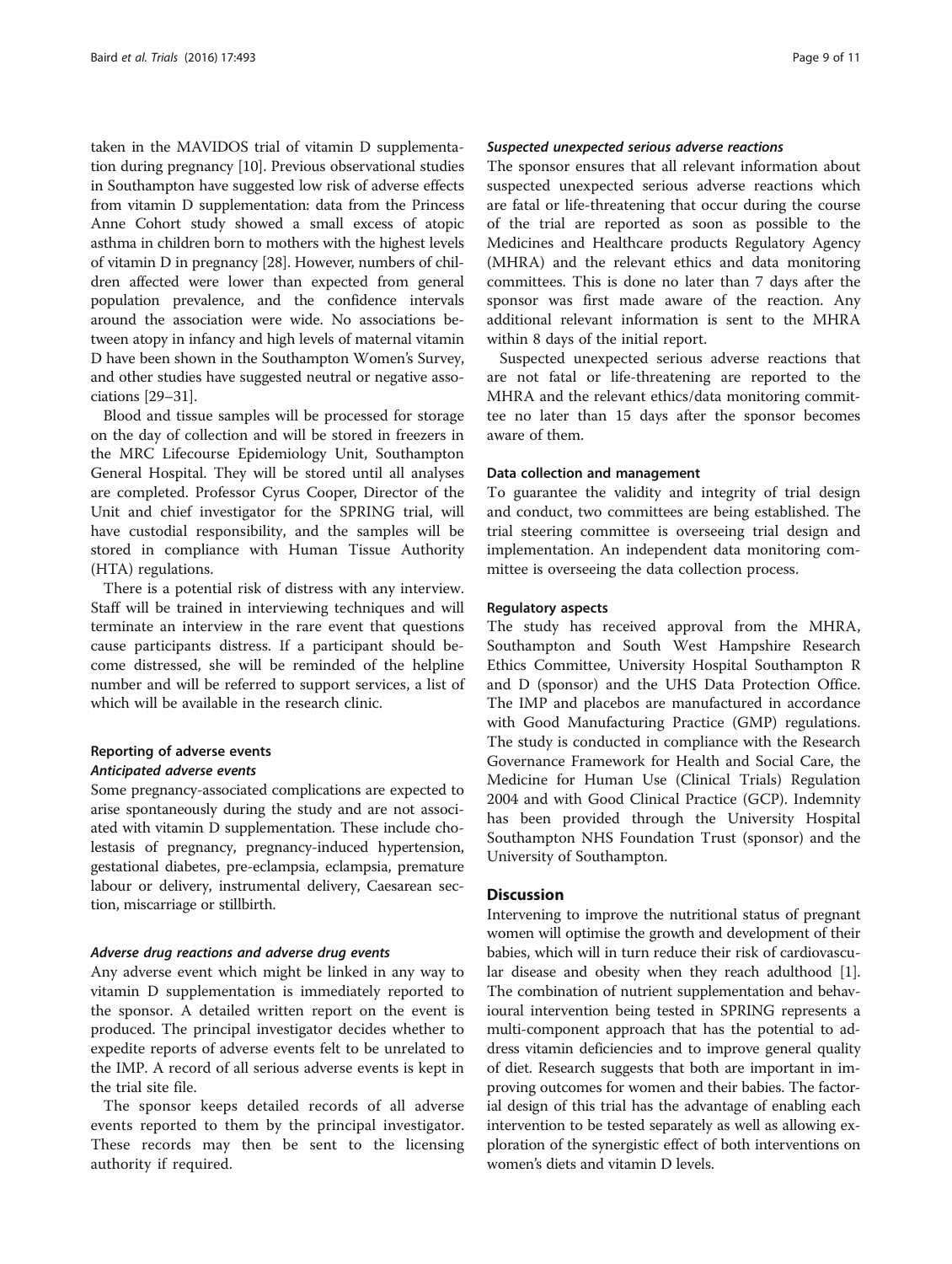#### <span id="page-9-0"></span>Trial status

## The SPRING trial is ongoing.

#### Acknowledgements

We thank the mothers who give us their time, and a team of dedicated research nurses and ancillary staff for their assistance. This work is supported by funding from the Medical Research Council, NIHR Southampton Nutrition Biomedical Research Centre and Danone Nutricia Early Life Nutrition. We have shared the paper with Danone Nutricia Early Life Nutrition prior to publication, in accordance with our contract with them. We also thank the following people: Hazel Inskip (Trial statistician); Julia Hammond, Karen McGill, Lyn Greenaway, Valerie Davill, Sue Macey, Dian Rogers, Christine Taylor, Susan Higginbottom, Kate Hart and Suzanne Wood (Southampton research nurses); Elaine Alexander, Lorna Doswell, Patsy Coakley, Vanessa Cox and Sarah Standfield (Southampton trial administrators); and Pamela Mahon, Corinne Nisbet and Pat Taylor (Southampton ultrasonographers/DXA technicians).

#### Funding

The SPRING study is supported by funding from the Medical Research Council, NIHR Southampton Nutrition Biomedical Research Centre and Danone Nutricia Early Life Nutrition. We have shared the paper with Danone Nutricia Early Life Nutrition prior to publication, in accordance with our contract with them.

#### Authors' contributions

All authors took part in the design of the study. JB, MB and NH are responsible for operational supervision of the study as principal investigators. JB drafted the manuscript with input from all authors. CC is the chief investigator and has overall responsibility for the study. All authors participated in the preparation of, and approved for publication, the final manuscript.

#### Competing interests

Janis Baird, Mary Barker and Wendy Lawrence have received grant research support from Danone Nutricia Early Life Nutrition. Cyrus Cooper has received consultancy, lecture fees and honoraria from Amgen, GlaxoSmithKline, the Alliance for Better Bone Health, MSD, Eli Lilly, Pfizer, Novartis, Servier, Merck, Medtronic and Roche. Members of Hazel Inskip's team have received grant research support from Nestec and Danone Nutricia Early Life Nutrition. Nicholas Harvey has received consultancy, lecture fees and honoraria from the Alliance for Better Bone Health, Amgen, MSD, Eli Lilly, Servier, Shire, Consilient Healthcare and Internis Pharma.

The authors declare that they have no competing interests relevant to this research.

#### Ethics approval and consent to participate

The study has received approval from the Southampton and South West Hampshire Research Ethics Committee (REC reference: 13/SC/0409). After considering enrolment and having had the opportunity to ask questions, patients are asked to sign a study consent form.

#### Author details

<sup>1</sup>MRC Lifecourse Epidemiology Unit, University of Southampton, Southampton SO16 6YD, UK. <sup>2</sup>NIHR Nutrition Biomedical Research Centre, University of Southampton, Southampton SO16 6YD, UK. <sup>3</sup>Li Ka Shing Centre for Health Research Innovation, Department of Agriculture, Food and Nutritional Science, University of Alberta, Edmonton T6G 2E1, Alberta, Canada.

#### Received: 20 May 2016 Accepted: 14 September 2016 Published online: 12 October 2016

#### References

- 1. Barker DJ. Fetal origins of coronary heart disease. BMJ. 1995;311(6998):171–4.
- 2. Harvey NC, Javaid MK, Arden NK, Poole JR, Crozier SR, Robinson SM, Inskip HM, Godfrey KM, Dennison EM, Cooper C, et al. Maternal predictors of neonatal bone size and geometry: the Southampton Women's Survey. J Dev Orig Health Dis. 2012;1:35–41.
- 3. Cole ZA, et al. Maternal dietary patterns during pregnancy and childhood bone mass: a longitudinal study. J Bone Miner Res. 2009;24(4):663–8.
- 4. Harvey N, Dennison E, Cooper C. Osteoporosis: a lifecourse approach. J Bone Miner Res. 2014;29(9):1917–25.
- 5. Gluckman PD, et al. Effect of in utero and early-life conditions on adult health and disease. N Engl J Med. 2008;359:61–73.
- 6. Haider BA, Bhutta ZA. Multiple-micronutrient supplementation for women during pregnancy. Cochrane Database Syst Rev. 2015;11: Cd004905.
- 7. Potdar RD, et al. Improving women's diet quality preconceptionally and during gestation: effects on birth weight and prevalence of low birth weight—a randomized controlled efficacy trial in India (Mumbai Maternal Nutrition Project). Am J Clin Nutr. 2014;100(5):1257–68.
- 8. De-Regil LM, et al. Vitamin D supplementation for women during pregnancy. Cochrane Database Syst Rev. 2016;1:Cd008873.
- 9. Harvey NC, et al. MAVIDOS Maternal Vitamin D Osteoporosis Study: study protocol for a randomized controlled trial. The MAVIDOS Study Group. Trials. 2012;13:13.
- 10. Cooper C, et al. Maternal gestational vitamin D supplementation and offspring bone health (MAVIDOS): a multicentre, double-blind, randomised placebo-controlled trial. Lancet Diabetes Endocrinol. 2016; 4(5):393–402.
- 11. Phelan S. Pregnancy: a "teachable moment" for weight control and obesity prevention. Am J Obstet Gynecol. 2010;202(2):135.e1–8.
- 12. Bandura A. Health promotion from the perspective of social cognitive theory. Psychol Health. 1998;13(4):623–49.
- 13. Barker M, et al. Constraints on food choices of women in the UK with lower educational attainment. Public Health Nutr. 2008;11:1229–37.
- 14. Greaves CJ, et al. Systematic review of reviews of intervention components associated with increased effectiveness in dietary and physical activity interventions. BMC Public Health. 2011;11:119.
- 15. Baird J, et al. Changing health behaviour of young women from disadvantaged backgrounds: evidence from systematic reviews. Proc Nutr Soc. 2009;68(2):195–204.
- 16. Michie S, et al. Low-income groups and behaviour change interventions: a review of intervention content, effectiveness and theoretical frameworks. J Epidemiol Community Health. 2009;63(8):610–22.
- 17. Lawrence W, et al. Specific psychological variables predict quality of diet in women of lower, but not higher, educational attainment. Appetite. 2011; 56(1):46–52.
- 18. Barker M, et al. The Southampton Initiative for Health: a complex intervention to improve the diets and increase the physical activity levels of women from disadvantaged communities. J Health Psychol. 2011;16(1):178–91.
- 19. Lawrence W, et al. 'Making every contact count': Evaluation of the impact of an intervention to train health and social care practitioners in skills to support health behaviour change. J Health Psychol. 2016;21(2): 138–51.
- 20. Baird J, et al. The effect of a behaviour change intervention on the diets and physical activity levels of women attending Sure Start Children's Centres: results from a complex public health intervention. BMJ Open. 2014; 4(7):e005290.
- 21. Dodd JM, et al. Antenatal lifestyle advice for women who are overweight or obese: LIMIT randomised trial. BMJ. 2014;348:g1285.
- 22. Poston L, et al. Effect of a behavioural intervention in obese pregnant women (the UPBEAT study): a multicentre randomised controlled trial. Lancet Diabetes Endocrinol. 2015;3:767–77.
- 23. Crozier SR, Inskip HM, Barker ME, Lawrence WT, Cooper C, Robinson SM. Development of a 20-item food frequency questionnaire to assess a 'prudent' dietary pattern among young women in Southampton. Eur J Clin Nutr. 2010;64:99–104.
- 24. Schwarzer R, Babler J, Kwiatek P. The assessment of optimistic self-beliefs: comparison of the German, Spanish and Chinese versions of the general self-efficacy scale. Appl Psychol Int Rev. 1997;46:630–8.
- 25. Bandura A. Social cognitive theory: an agentic perspective. Annu Rev Psychol. 2001;52:1–26.
- 26. Michie S, et al. The behavior change technique taxonomy (v1) of 93 hierarchically clustered techniques: building an international consensus for the reporting of behavior change interventions. Ann Behav Med. 2013;46(1):81–95.
- 27. Moore GF, et al. Process evaluation of complex interventions: Medical Research Council guidance. BMJ. 2015;350:h1258.
- 28. Gale CR, Robinson SM, Harvey NC, Javaid MK, Jiang B, Martyn CN, Godfrey KM, Cooper C, et al. Maternal vitamin D status during pregnancy and child outcomes. Eur J Clin Nutr. 2008;62:68–77.